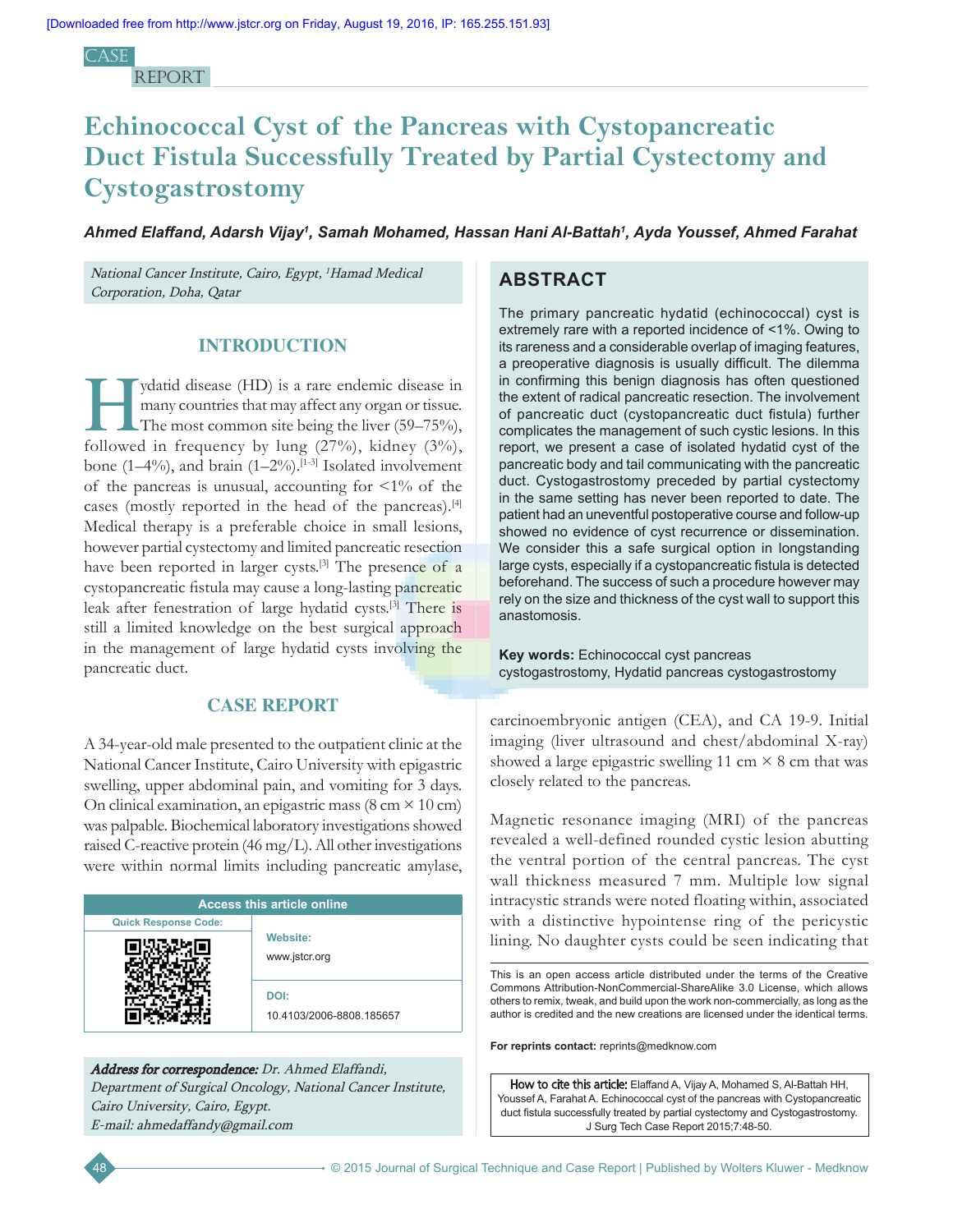the cyst can be classified CE Type 3 a (transitional hydatid cyst) as per the WHO Informal Working Group classification.<sup>[5]</sup> The pancreatic duct was seen as a hyperintense line leading to the lesion [Figure 1]. Consequently, HD was confirmed with a positive indirect hemagglutination test.

A diagnosis of isolated HD of the pancreas was made and the case was discussed at the hepatopancreaticobiliary multidisciplinary team meeting, and all members approved a surgical plan for partial cystectomy and cystogastrostomy due to pancreatic duct involvement. The patient was started initially for a month at a high dose of albendazole (800 mg/day). His liver functions were checked 2 weeks into the course and were completely normal. He then spent 2 weeks free of medical therapy before resuming his second course at the same dose for a month before surgery.

Surgical exploration revealed a large cyst involving the body and tail of the pancreas densely adherent to the adjacent stomach and transverse colon. The rest of the abdominal cavity was free with no evident HD of the liver or spleen. The anterior wall of the stomach was opened. The surgical area was protected with a scolicidal solution to prevent any intra-abdominal dissemination. Posterior wall of the stomach was incised following injection of hypertonic saline. Partial cystectomy was carried out to access the cyst cavity and evacuate it completely along with argonizing the inner lining of the cyst before joining the cyst to the stomach with continuous polydioxanone suture to fashion a posterior cystogastrostomy. The anterior gastrostomy was closed in two layers. Postoperative confirmation of the hydatid cysts was obtained on the basis of the



**Figure 1:** Coronal T2-weighted image of the pancreas showing a well-defined rounded cystic lesion abutting the ventral portion of the central pancreas. No daughter cysts could be seen indicating that the cyst is a Type CE 3 a (transitional hydatid cyst). The pancreatic duct is seen (as hyperintense line) leading to the lesion

histopathological findings. Both fluid cytology and tissue pathology were negative for any malignant changes and confirmed good response to medical therapy. The patient had an uneventful postoperative course and was discharged on albendazole 800 mg/day for a period of 3 months. At 1 year follow-up, clinical examination, abdominal ultrasonography, and indirect hemagglutination tests showed no evidence of cyst recurrence or dissemination.

## **DISCUSSION**

HD is a parasitic disease most commonly caused by the larval stage of *Echinococcus granulosus*. Humans serve as intermediate hosts and are affected by hydatidosis. The mode of infestation is either hematogenous or more rarely lymphatic.<sup>[6]</sup> HD of the pancreas is rare  $($ to the other sites of HD.[7]

Despite technological advancement, diagnosis of hydatid cysts remains challenging. The serological and immunological tests vary in their sensitivity. Abdominal ultrasound has shown a diagnostic accuracy close to 95% in recent studies.[8] However, a high index of suspicion is mandated in such rare pancreatic pathologies, especially in endemic areas. MRI, due to its higher soft tissue contrast and multiplanar capability, helps characterize the cyst, differentiate cystic neoplasms, and provides its relation to pancreatic duct.<sup>[9]</sup> In our case, the hydatid cyst was radiologically classified as "transitional" before the commencement of medical antihelminthic therapy, which contradicts the existence of positive serology at the same time. We speculate that such an effect might have been due to the presence of cystopancreatic fistula and exposure of the cyst contents to the digestive pancreatic enzymes. Cytology of the cyst fluid or biopsy of the cystic wall are indeed useful in doubtful/borderline cases; however, the preoperative images with a positive hydatid serology and negative CEA provided a `reliable high degree of evidence that the patient was having a hydatid cyst of the pancreas that was communicating with the pancreatic duct. Furthermore, the concern of spillage of hydatid cyst contents into the peritoneum precluded the use of such invasive diagnostic modalities.

Surgical treatment of hydatid pancreatic cysts is not well described in literature due to the rare nature of this disease. Medical therapy with albendazole is preferable if small cysts are encountered; however, the treatment varies if larger segments of the pancreas are involved.<sup>[7]</sup> Surgical treatment of the diseased pancreatic segment depends on its location, and may vary from cyst fenestration to segmental resection.<sup>[4-7]</sup> Cystopancreatic fistula may cause a long‑lasting pancreatic